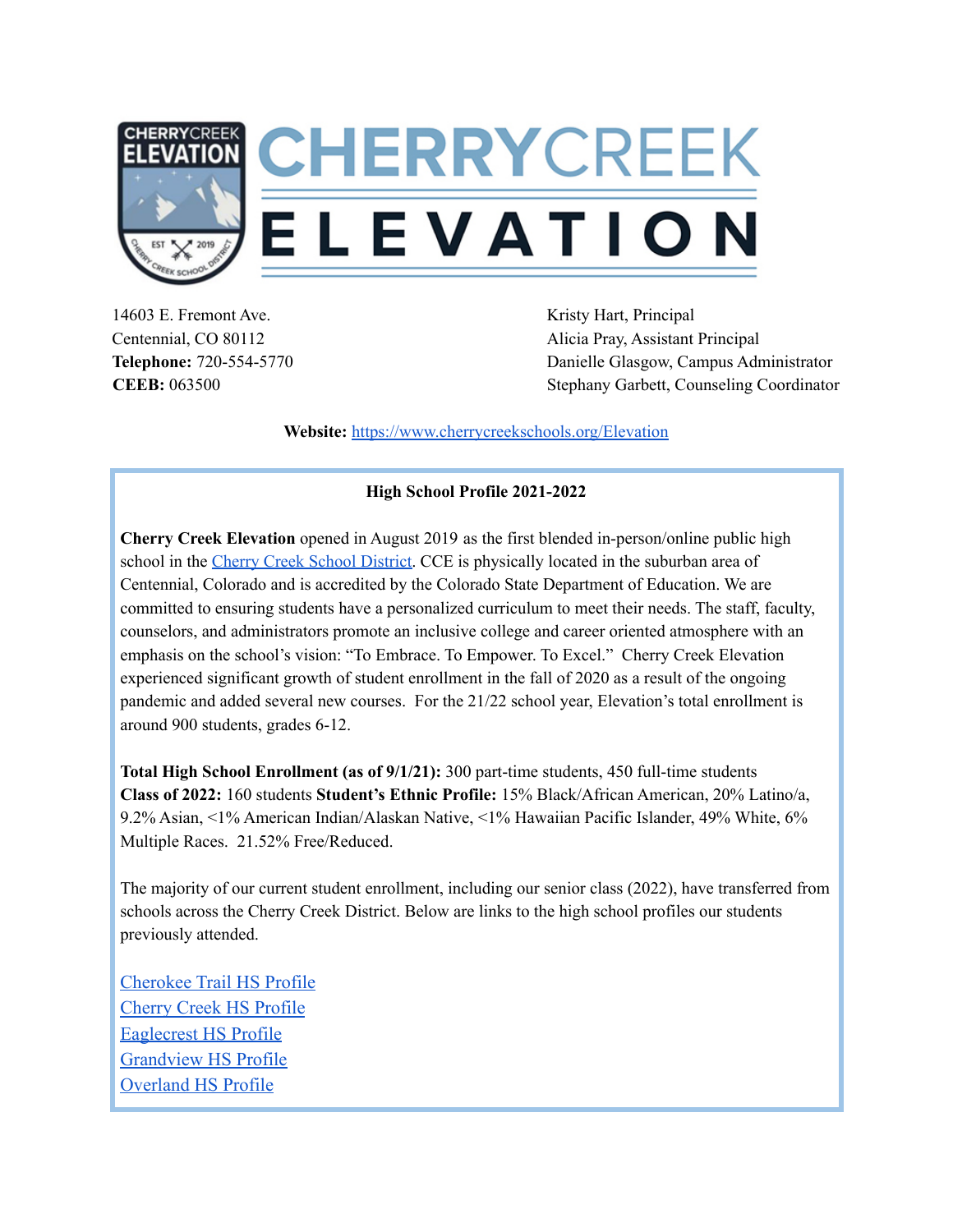## [Smoky Hill HS Profile](https://www.cherrycreekschools.org/Page/4773)

**High School Faculty/Staff:** 50 staff members, including administration, certified teachers, 3 certified school counselors, and 2 mental health staff.

**School District:** Cherry Creek School District is located in the southwest metropolitan area of greater Denver and covers approximately 110 square miles. There are 43 elementary schools, 13 middle schools and 8 high schools in the district including Cherry Creek Elevation, with a population of nearly 55,000+ students. Across the district, Cherry Creek students' highest attended Colleges/Universities include: University of Colorado at Boulder, Metropolitan State University of Denver, Community College of Aurora, and Colorado State University. A high percentage of Cherry Creek students across the district also attend out of state and private institutions.

**Marking System:** *Weighted GPA* A=5.0 B=4.0 C=3.0 D=1.0 F=0.0AP. AP and Honors level courses are weighted *Unweighted GPA* A=4.0 B=3.0 C=2.0 D=1.0 F=0.0

**Grading Scale:** A=90-100% B=80-89% C=70-79% D=60-69% F=0-59%

**Graduation Credit Requirements**: Minimum 22 Credits required.1 credit=1 year. English: 4 credits, Math: 3 credits, Science: 3 credits, Social Studies: 3 credits, Practical/Fine Arts/CTE: 1.5 credits, PE: 1.5 credits, Health: .5 credits, Electives: 5.5 credits

**Additional CCSD Graduation Requirements for classes 2022 and beyond:** In addition to required 22 credits of coursework, all students starting with the Class of 2022 must demonstrate competency in **math** and **English** through one area on the [CCSD](https://www.cherrycreekschools.org/cms/lib/CO50000184/Centricity/Domain/1405/FINAL-10.1.2019-Grad%20Requirements%20Worksheet.pdf) menu.

**Transcript and Course Notes:** AP=Advanced Placement, CE=Concurrent. Enrollment levels offered: Advanced (AP and CE), and College Preparatory.

**Advanced Placement Classes:** 13 AP classes offered. Students are not limited in the number of AP classes taken. Available to students grade 10-12

**Concurrent Enrollment Classes:** CE classes offered throughout the district. Aligned with Colorado Community College System. Grade of C or higher earns high school and college credit. Available to students grade 11-12.